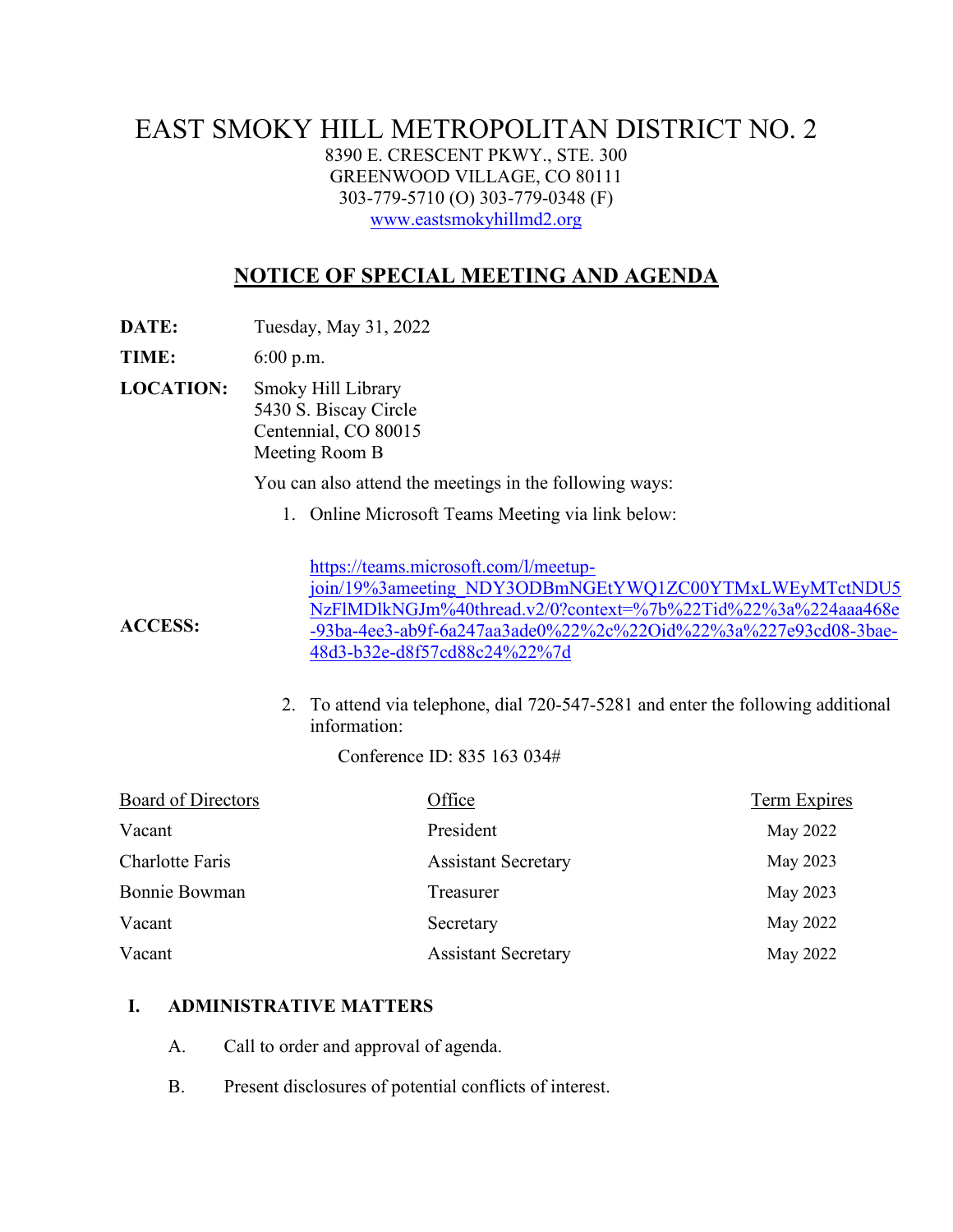- C. Confirm quorum, location of meeting and posting of meeting notices.
- D. Public comment.

Members of the public may express their views to the Board on matters that affect the District that are otherwise not on the agenda. Comments will be limited to three (3) minutes per person.

- **II. CONSENT AGENDA** (These items are considered to be routine and will be approved by one motion. There will be no separate discussion of these items unless requested, in which event, the item will be removed from the Consent Agenda and considered in the Regular Agenda.)
	- A. Review and approve Minutes from the March 21, 2022 meeting (enclosed).

### **III. LEGAL MATTERS**

- A. Discuss vacancies on the Board and consider the appointment of District eligible electors to the Board of Directors of the District.
- B. Administer Oaths of Office.
- C. Consider Appointment of Officers.

| President:                  |  |
|-----------------------------|--|
| Secretary:                  |  |
| Treasurer                   |  |
| <b>Assistant Secretary:</b> |  |
| <b>Assistant Secretary:</b> |  |

D. Discuss November 2022 Election for Operations and Maintenance Electoral Authority.

#### **IV. FINANCIAL MATTERS**

- A. Review and consider acceptance of Unaudited Financial Statements as of March 31, 2022 and Cash Position Report (enclosed).
- B. Review and ratify approval of Bill.com payments totaling \$170,826.64 and Directors' Fees (enclosed).
- C. Other.